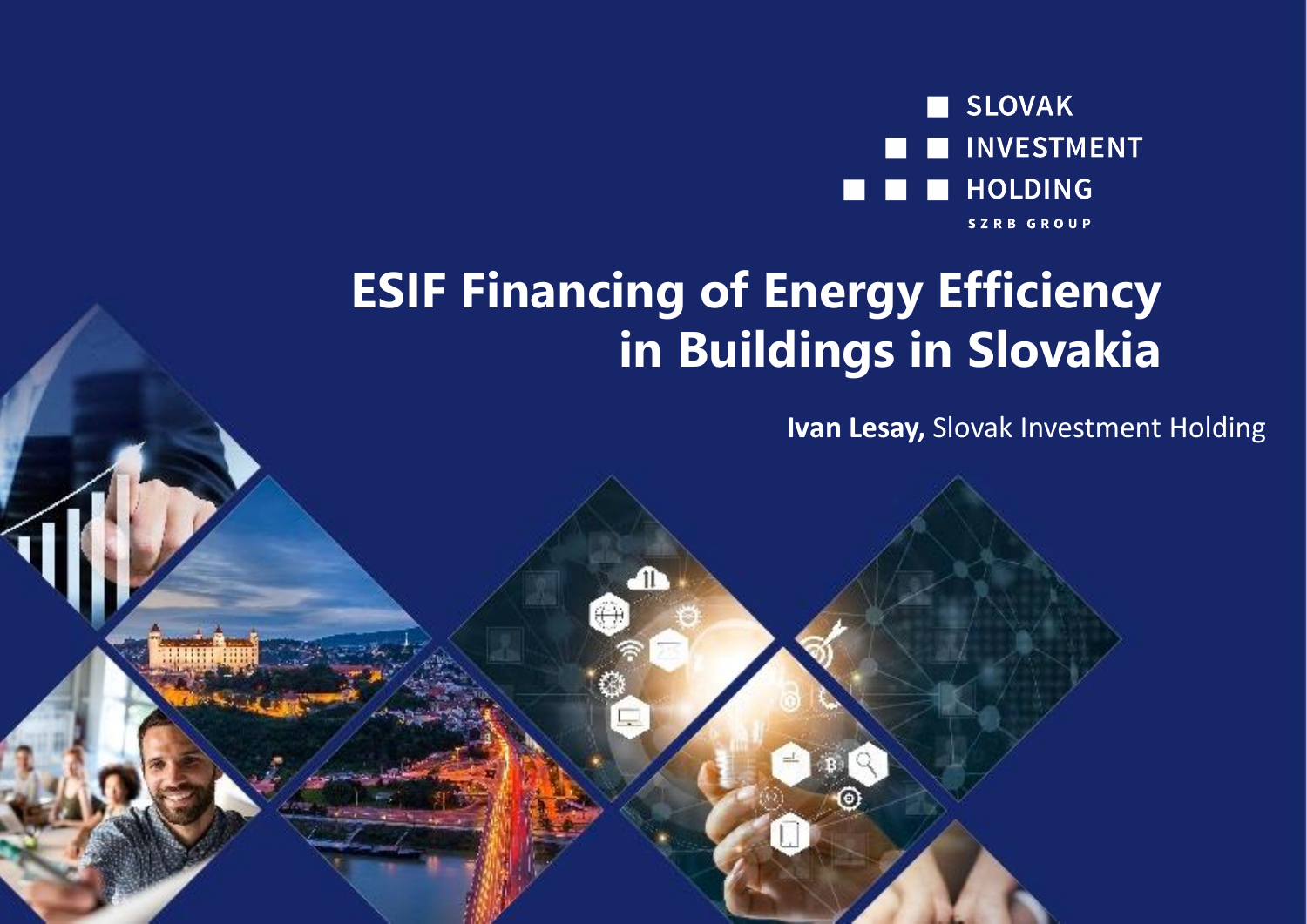**SLOVAK STMENT I DING** SZPR GRAHD

#### **Slovak Investment Holding (SIH)**



- SIH is a National Promotional Institution, 100% owned by the state
- Financial instruments mainly from European Structural and Investment Funds
- Over EUR 1 billion in assets under management (from both previous and current MFF periods)
- Activities in the following areas: transport infrastructure, waste management, renewable energy sources, small and medium sized enterprises, social economy, culture and creative industries, EE in buildings and industry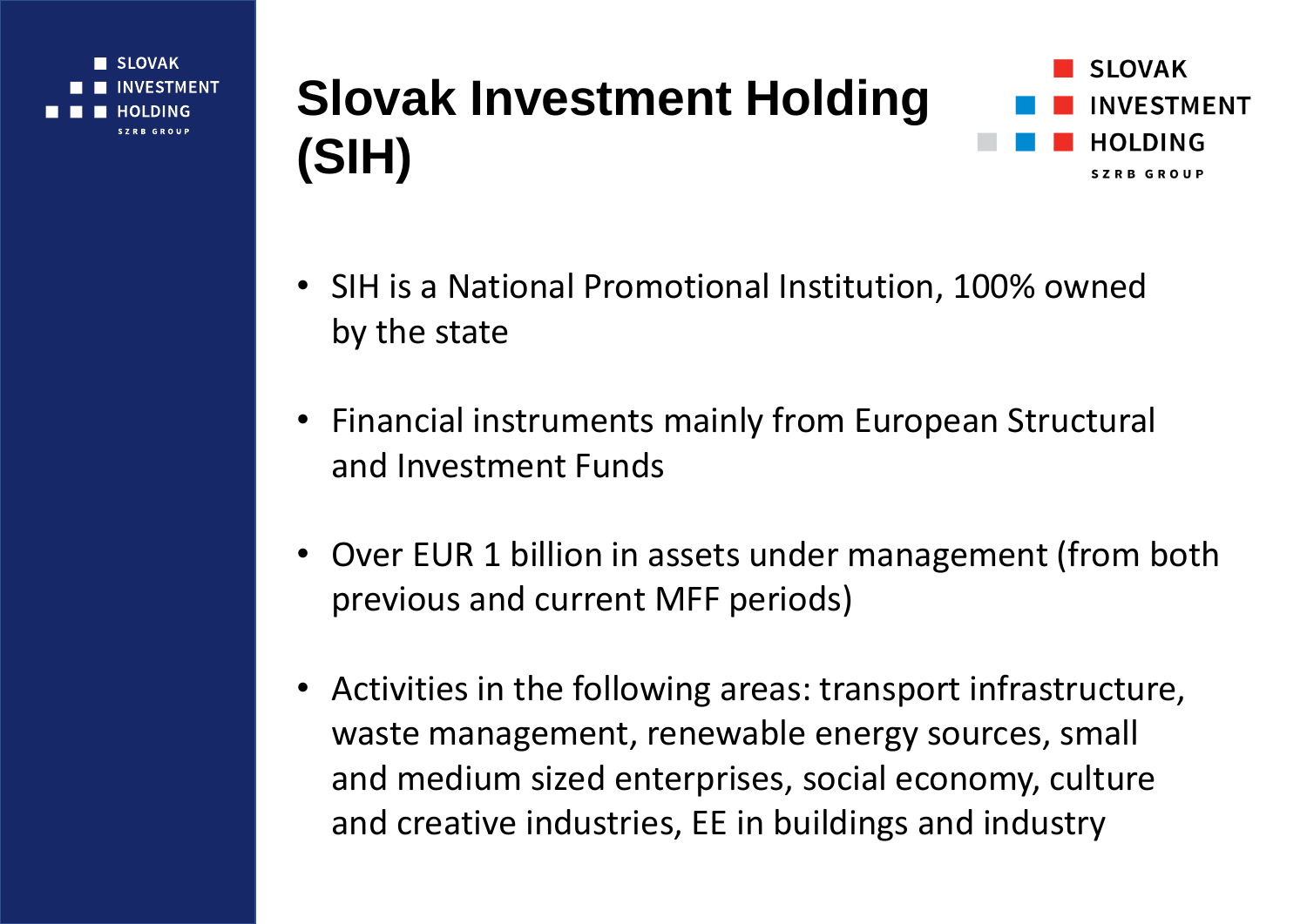

### **EE in residential multi-family houses**

- 70% of apartment buildings restored (envelope)
- State Housing Development Fund has been operating in the market for about 20 years
- Provides very concessional loans for homeowners associations
- The good  $-$  stimulated investments in EE, does not utilize grants but loans, helped to build the market and standardise investments
- The bad distorts the market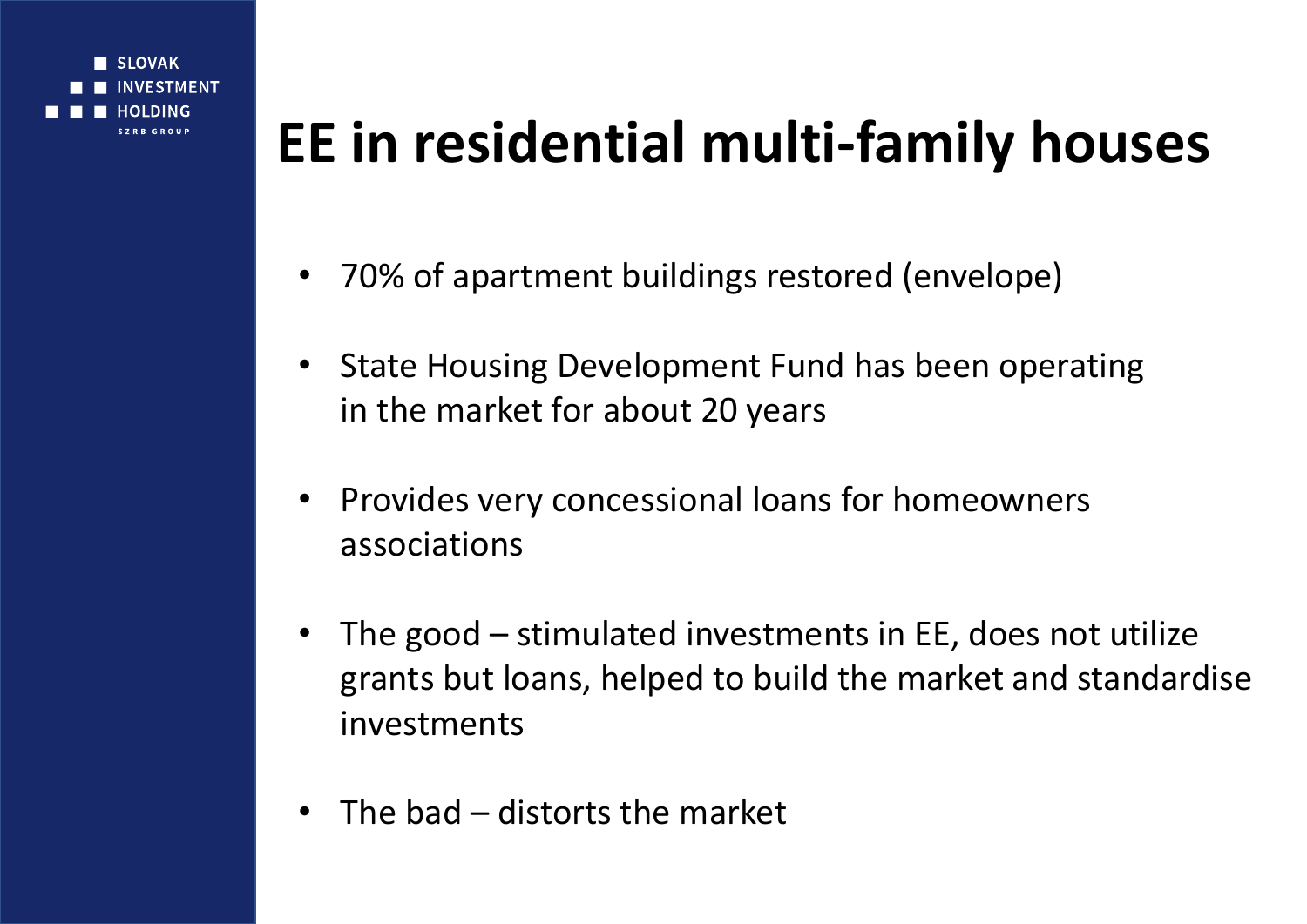

## **Public Buildings**

- Low rate of renovation
- Complicated public procurement
- Dependence on grants
- Statistical treatment of EPCs in the past
- **SIH's role – finance and advise**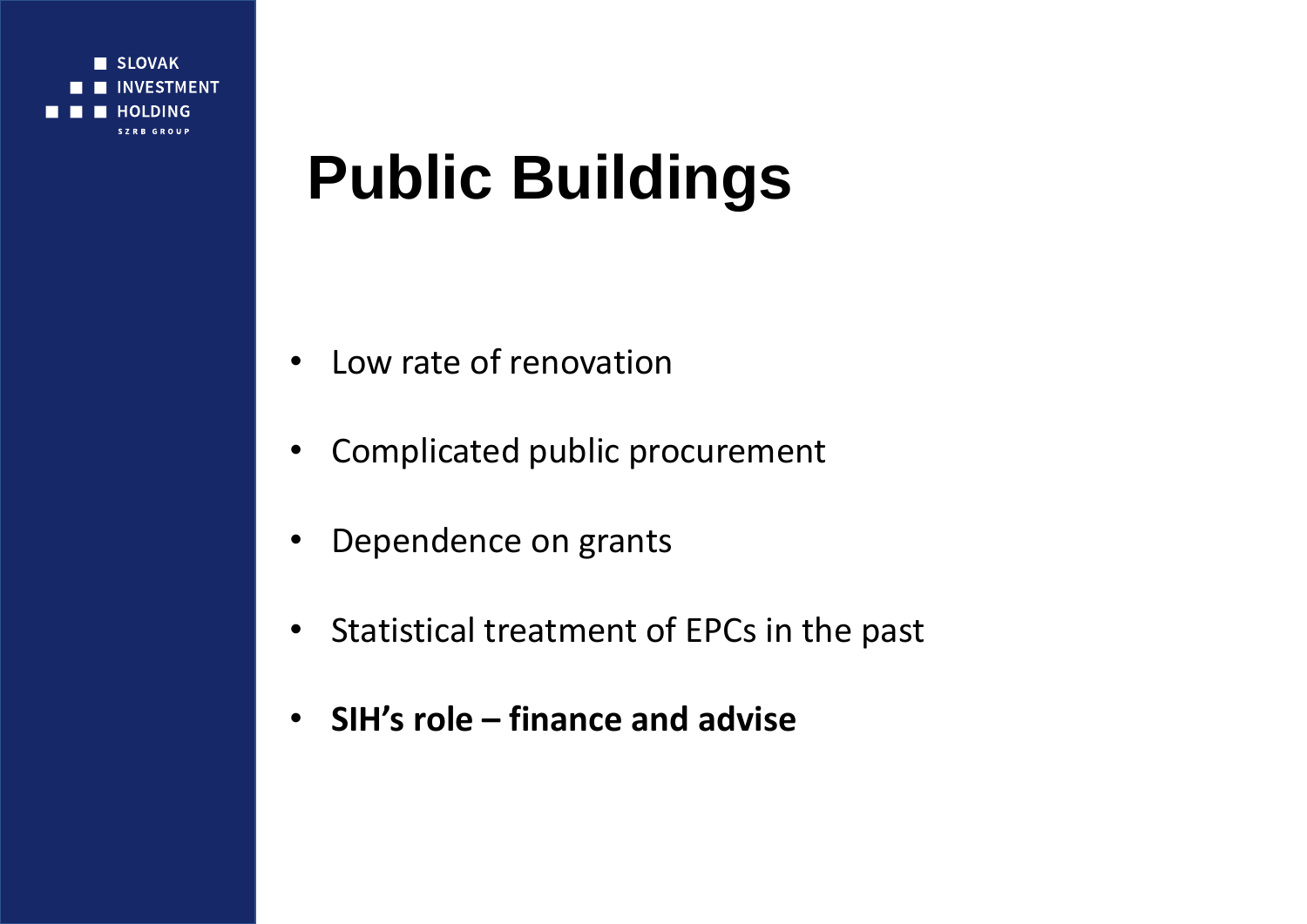**SLOVAK STMENT DING SZPR GRAHE** 

# **Advisory**

- Eurostat Guidance, EIB Practitioners Guide on Statistical Treatment of EPC
- MoF national level legislation and a model contract for the EPC
- Helping public sector w data to precise public procurements for EPC (installment of sensors)
	- (project supported by EIB's European Investment Advisory Hub)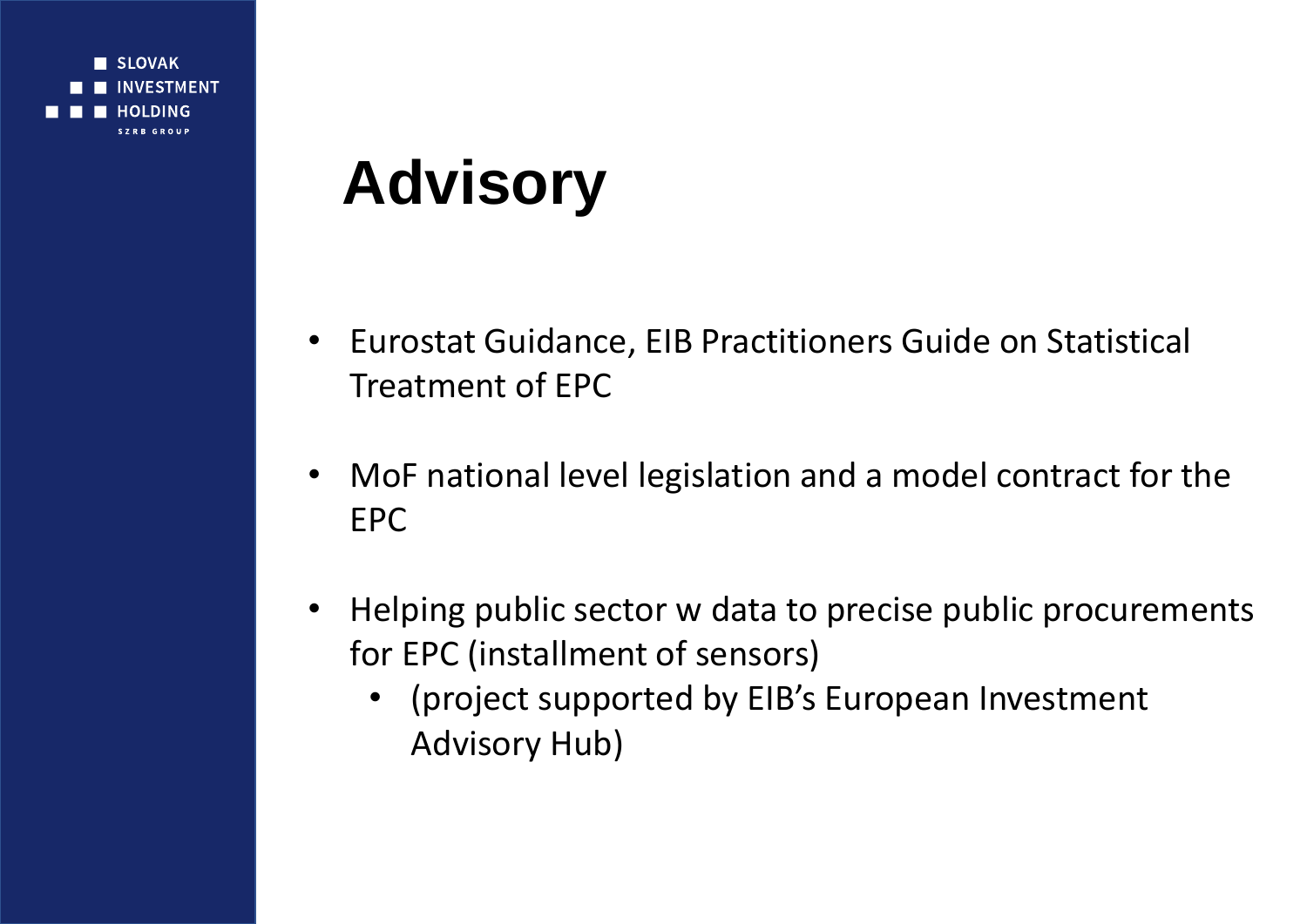**SLOVAK STMENT DING CZPR CPOUP** 

# **Financing**

- Managing EUR 40 mil. for PBs, 20 for SMEs (2014-20 ESIF)
- First long-term soft loan provided to an ESCO recently
- Departure from grant financing to the energy services market a big opportunity (funds from RRF, JTF and ESIF)
- SIH proposal: a special product combining grant and repayable funding in one operation for deep renovation of buildings
- Reducing returns to acceptable maturity (10-15 years)